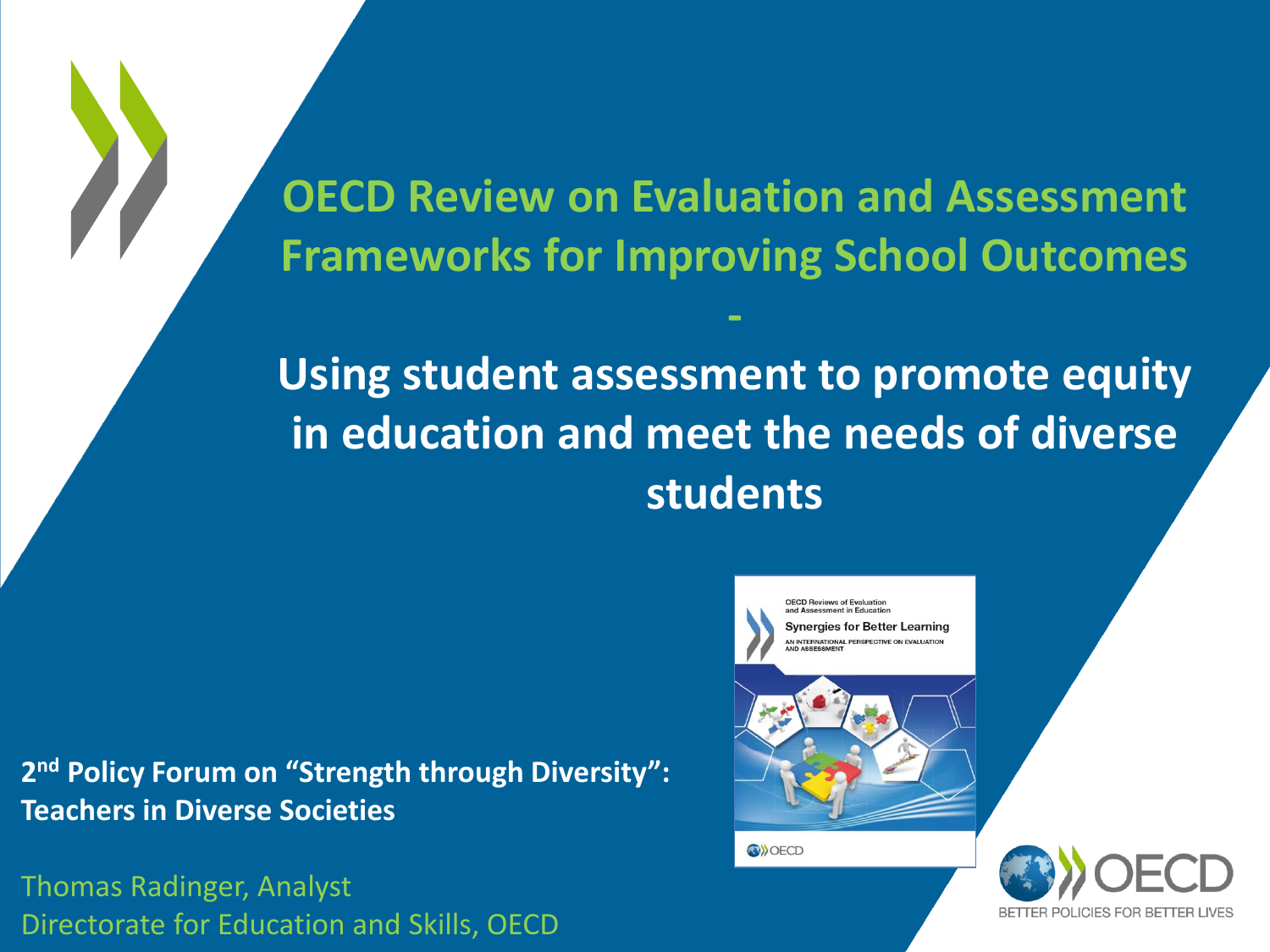**OECD Review on Evaluation and Assessment Frameworks for Improving School Outcomes (2009-13)**

**Purpose:** How can evaluation and assessment improve quality and equity?

**Scope:** Evaluation and assessment at student, teacher, school and system level

**Focus:** National approaches in primary and secondary education

**Methodology:** OECD country reviews, country background reports, qualitative data collection, literature reviews, final synthesis report

**Participation:** 29 education systems participated in the project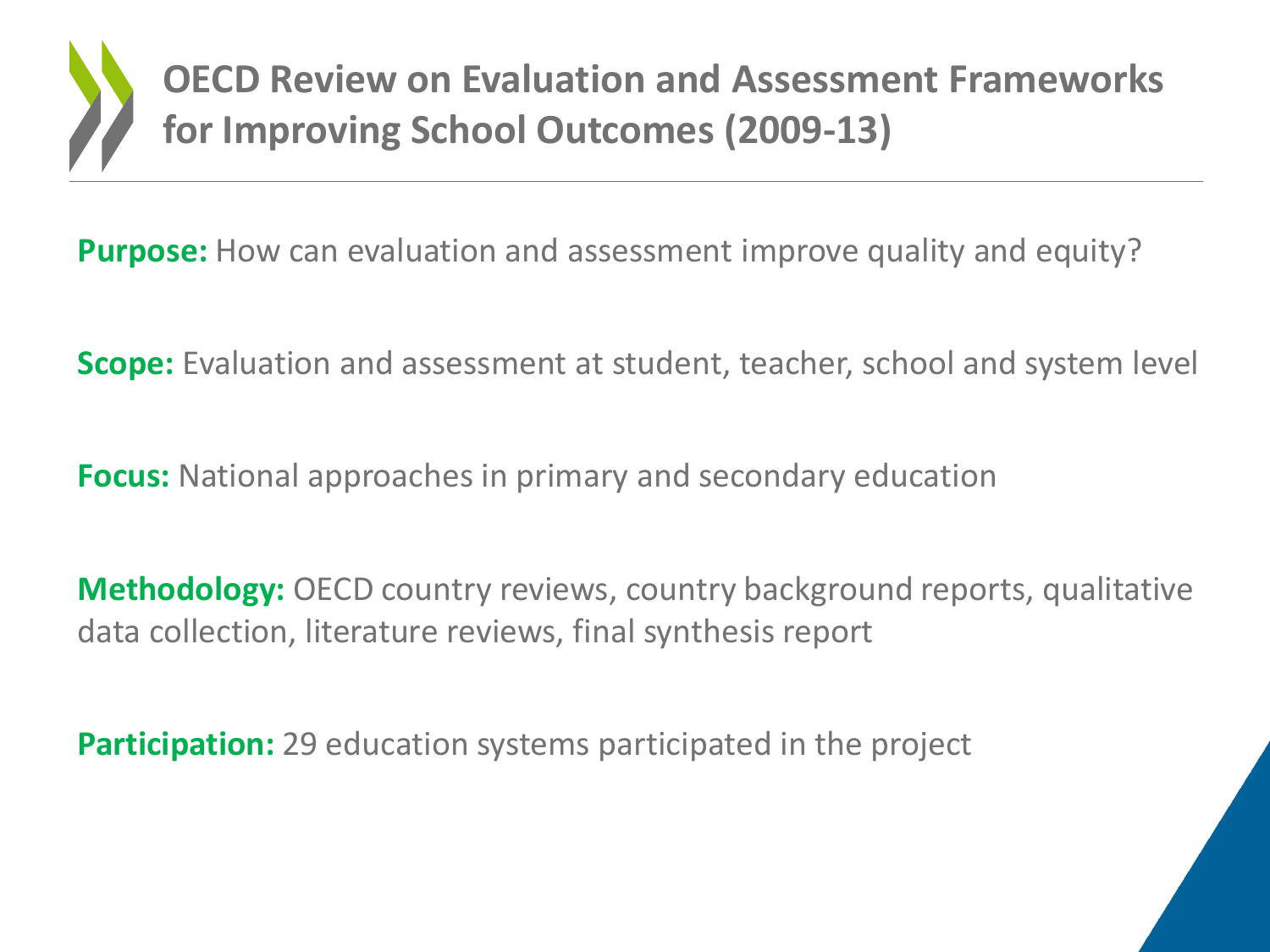

- **1. Formative assessment**: Using assessment to differentiate teaching and learning
- **2. Summative assessment**: Giving all students the chance to demonstrate what they know and can do irrespective of their background
- **3. System monitoring**: Using assessments to monitor how education systems meet the needs of diverse groups of students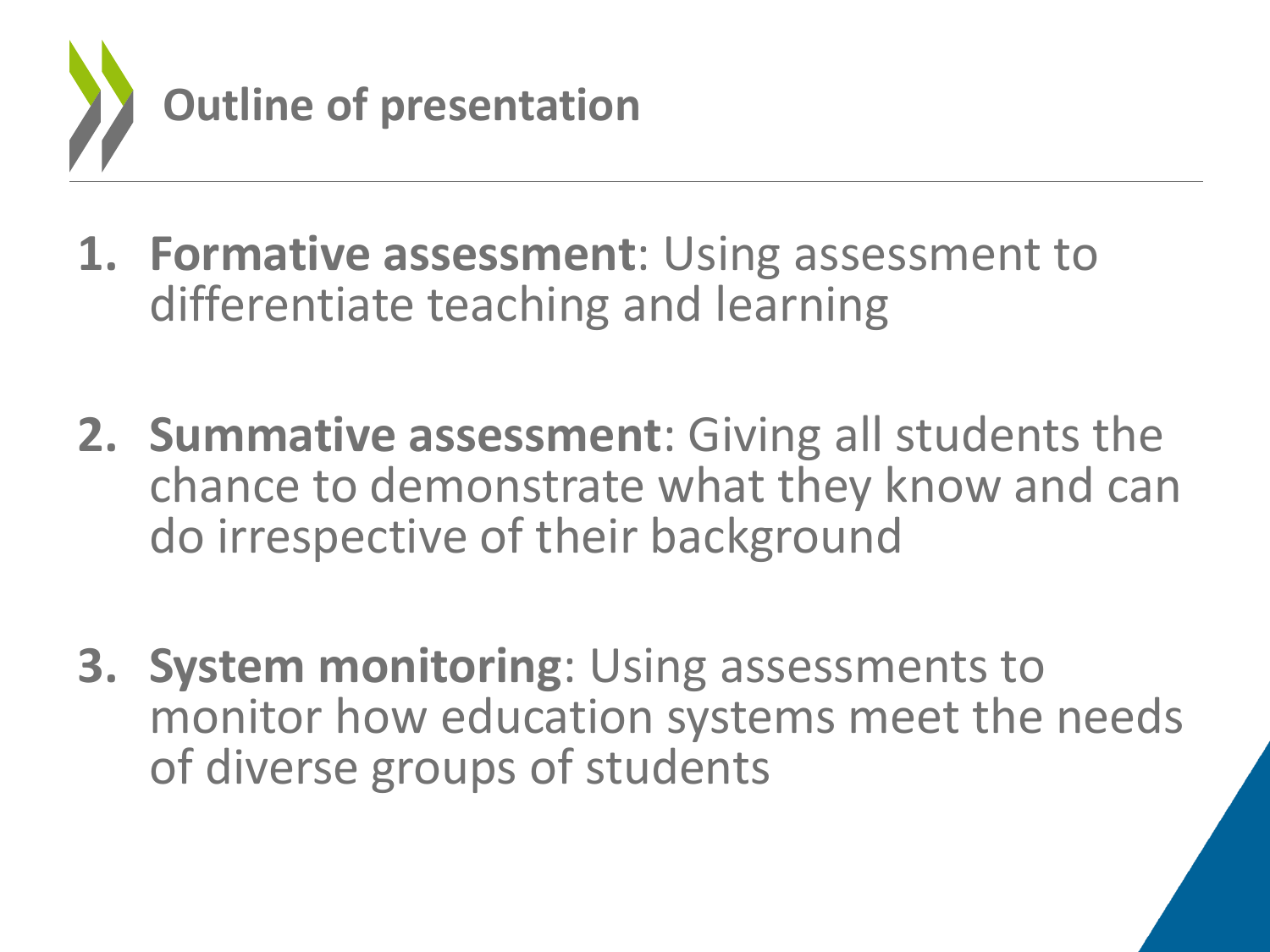## **Using assessment to differentiate teaching and learning**

## What?

- Benefits of using assessment results to inform teaching and learning and help teachers identify individual learner needs
- A strong central commitment to formative assessment
	- Central policy frameworks for formative assessment
	- Use of large-scale assessments with no stakes for students

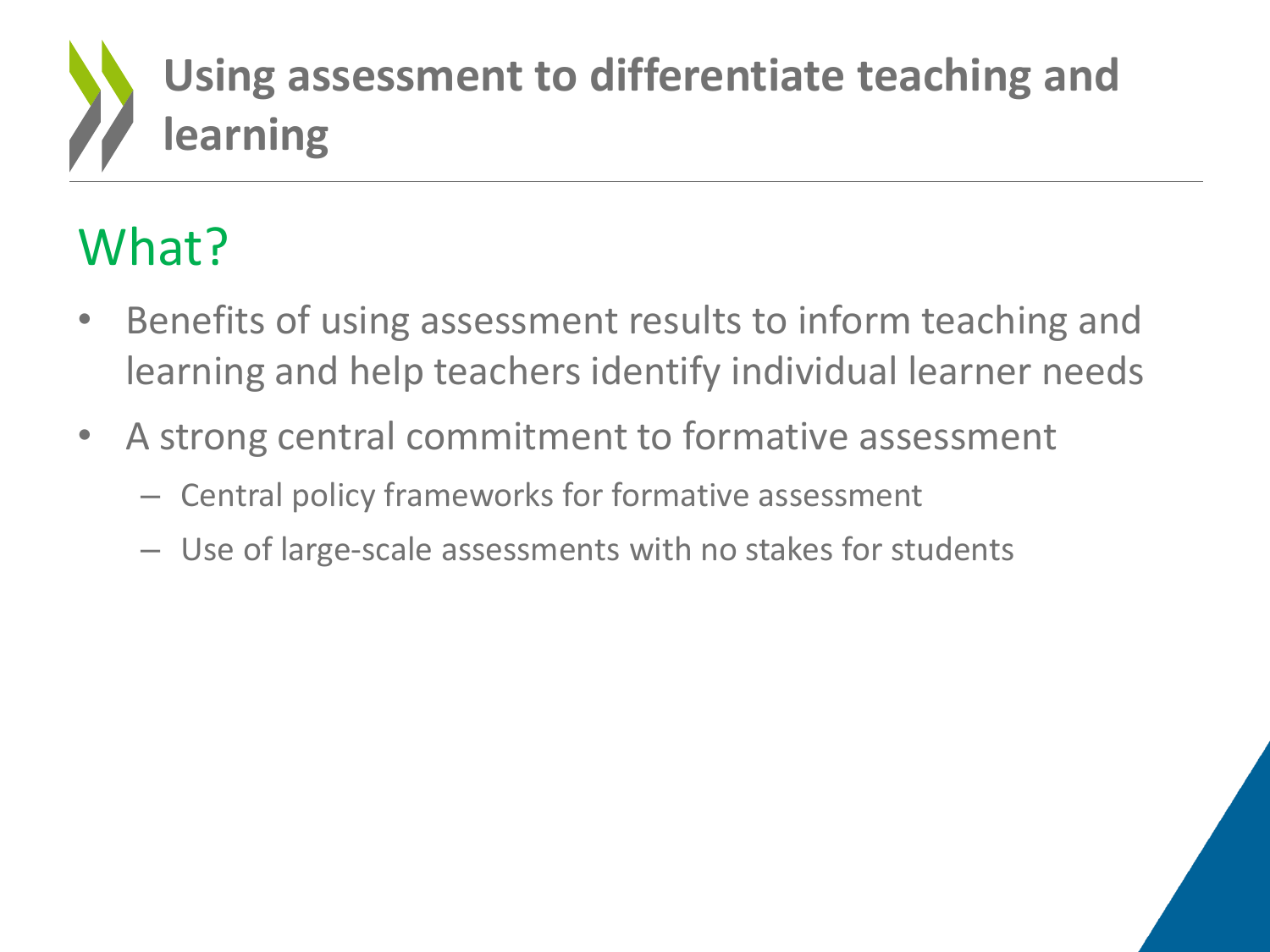

### How to support the effective implementation of formative assessment in schools and classrooms?

- Develop a comprehensive assessment system where each assessment is fit for purposes
- Develop teachers' understanding of and skills for formative assessment
- Build students' capacity to engage in their own assessment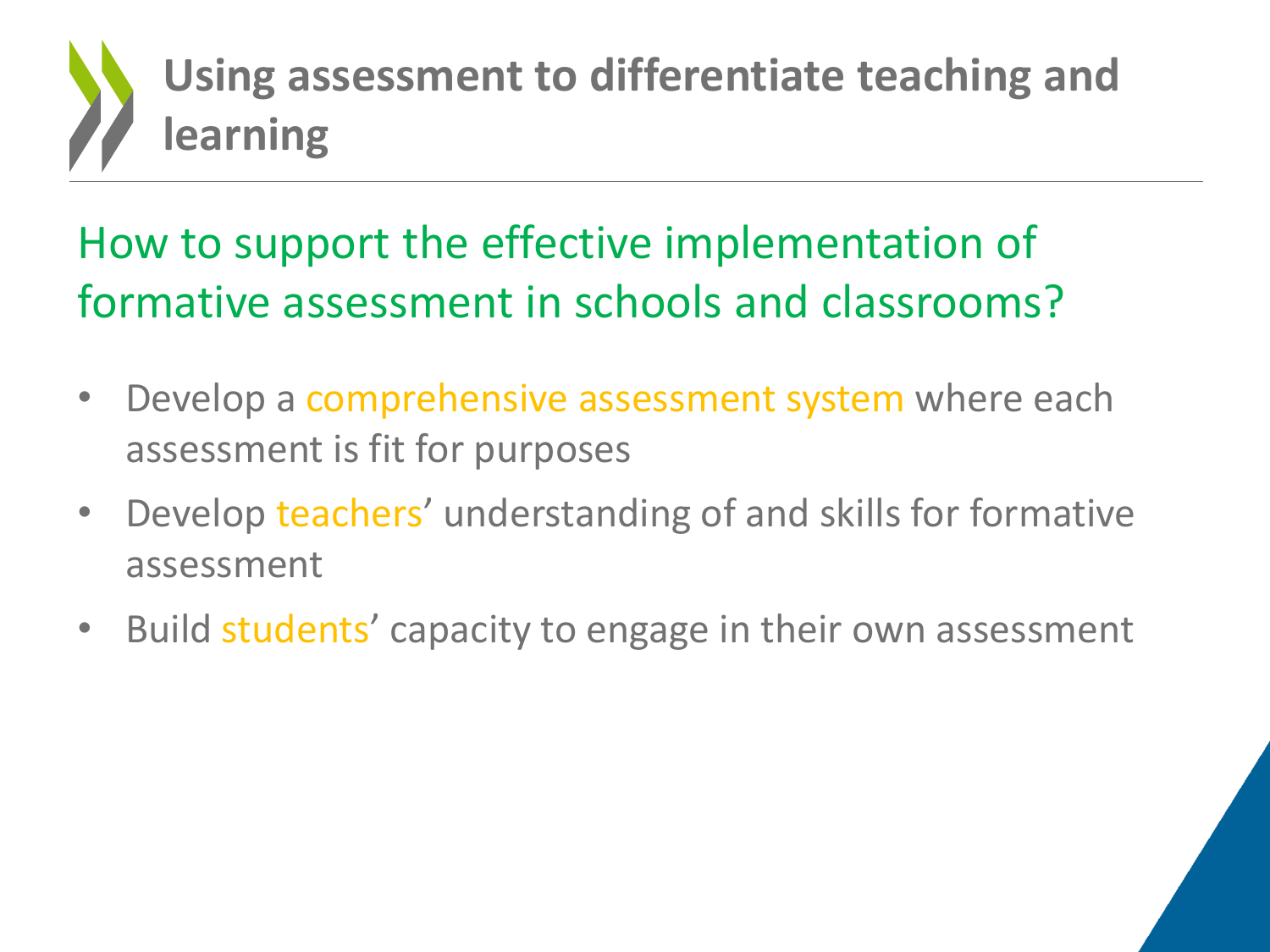## **Giving all students the chance to demonstrate what they know and can do**

## What?

- Summative assessment and reporting remain important at key stages of schooling in all countries
- But assessments can be biased against certain groups of students (e.g. gender, ethnicity, language, special needs)
	- Irrelevant context (e.g. linguistic complexity)
	- Content validity (i.e. choice of knowledge and skills)
	- Item selection (i.e. including one item rather than another)
	- Choice of format (e.g. multiple choice)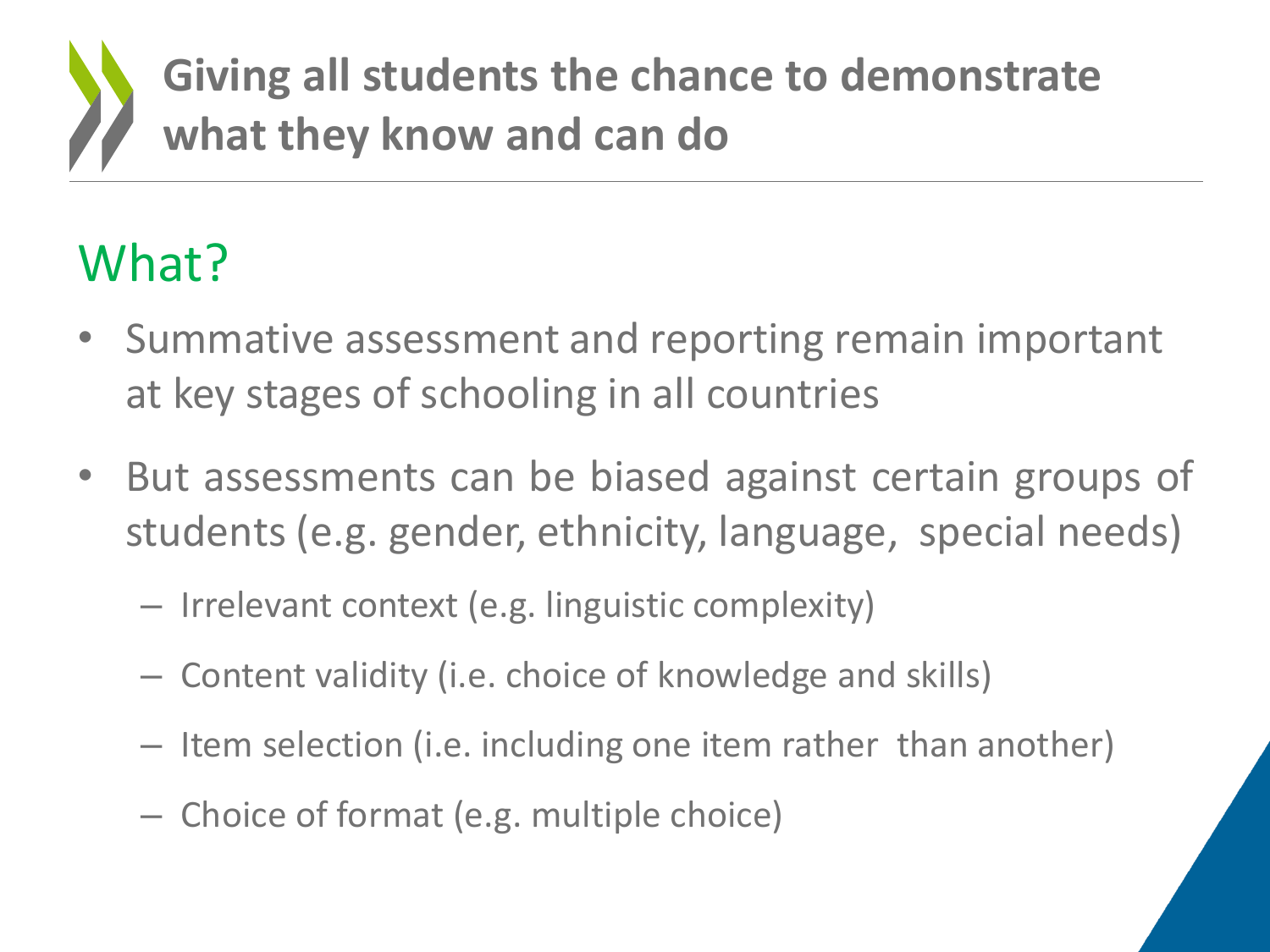

### How to ensure that summative assessment is fair and inclusive for all students?

- Develop inclusive teacher assessment practices
- Review content and format of standardised assessments for potential bias
- Use a range of assessment formats and tasks
- Learn from innovative approaches to authentic assessments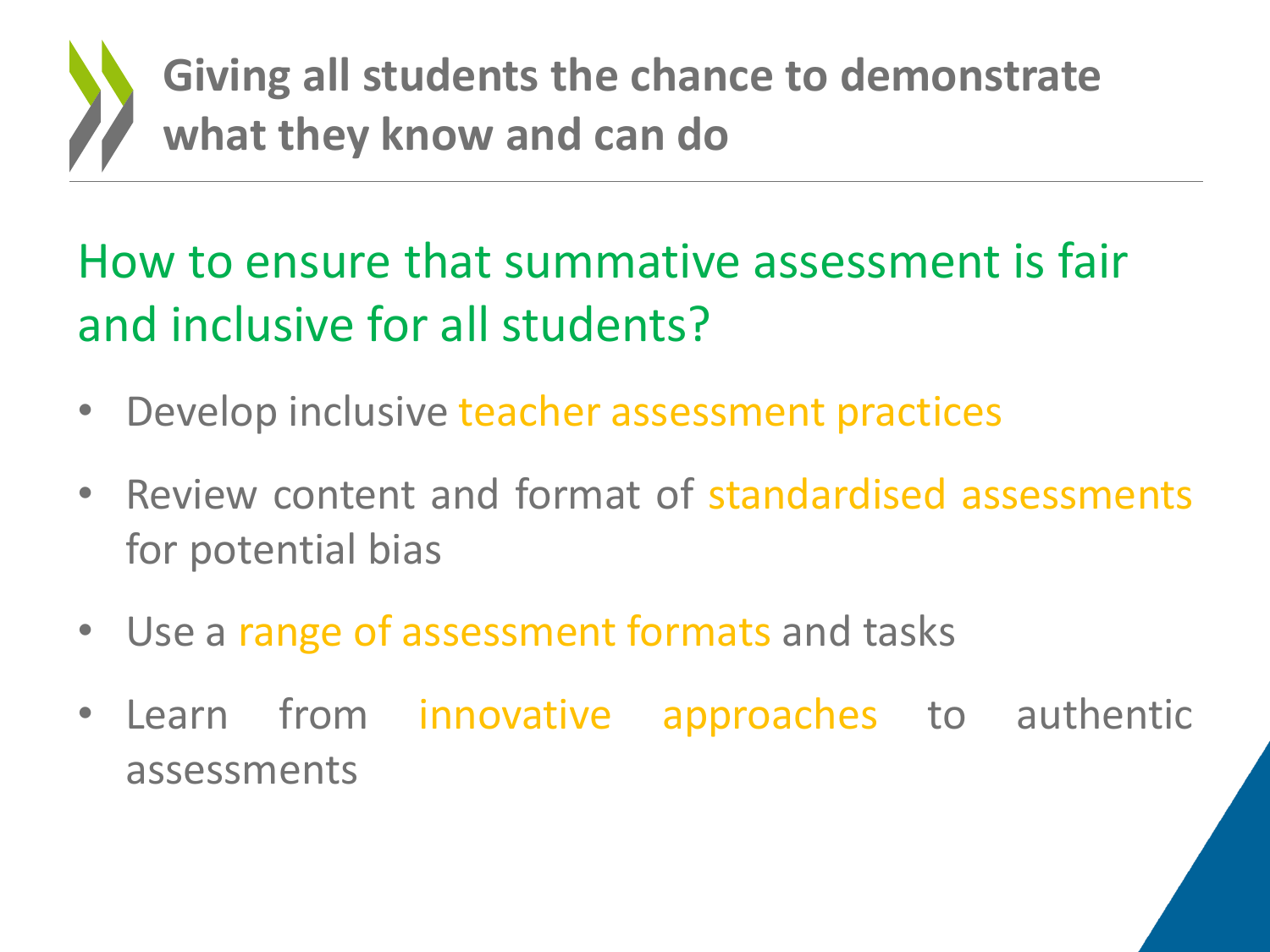## **Using assessments to monitor how education systems meet the needs of diverse students**

## What?

- National educational measurement well established in the majority of systems
- By the late 1990s, all OECD countries had participated in an international student assessment
- Potential of monitoring equity of results and goal achievement at the system level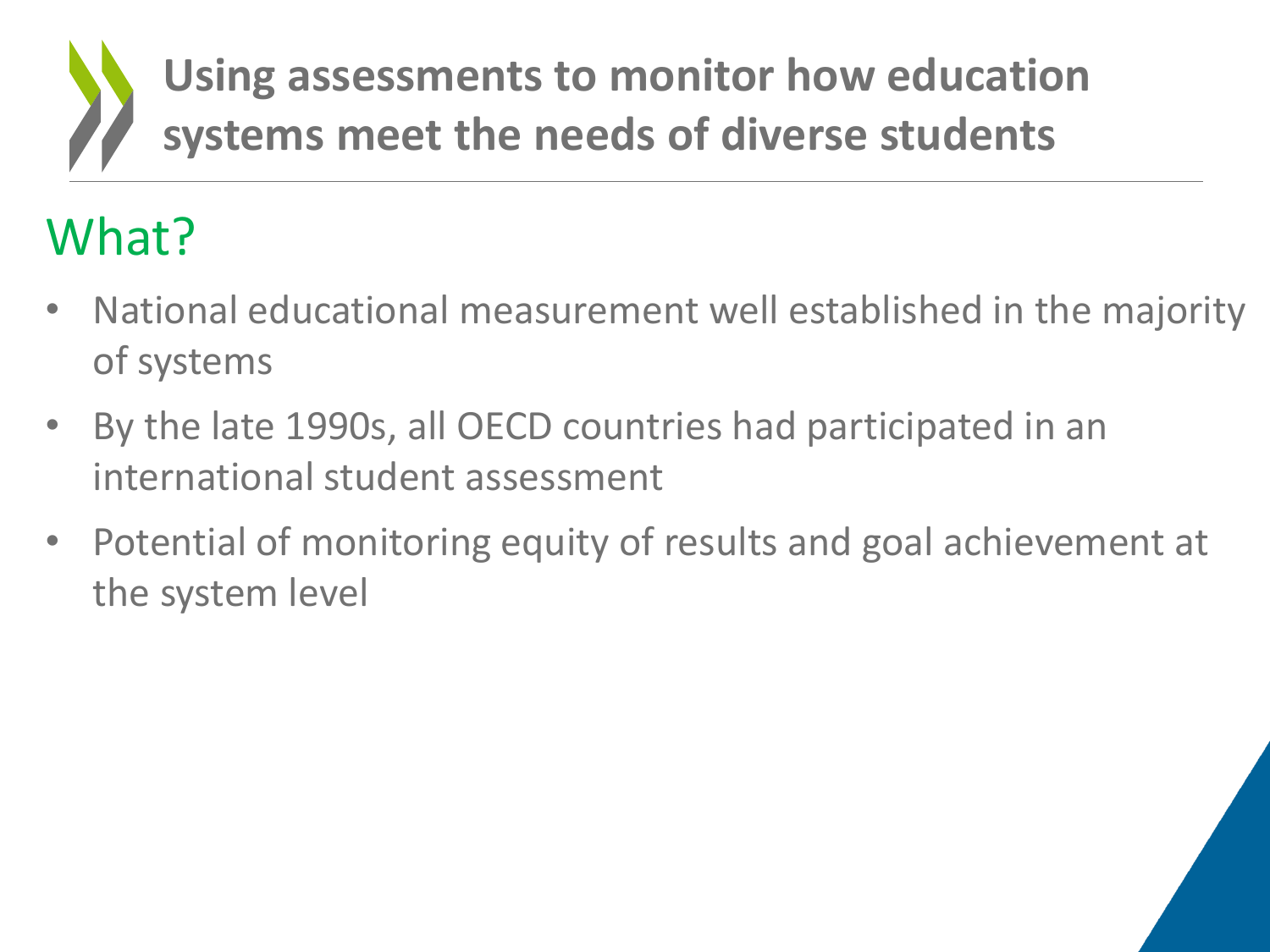## **Using assessments to monitor how education systems meet the needs of diverse students**

### How to support system-level monitoring of equity?

- Monitor student performance and progress across specific groups of students against common educational standards
- Ensure that key performance indicators are systematically disaggregated for different groups of student
- Ensure the collection of basic demographic data for schools and students
- Address tensions between accountability and monitoring function of assessments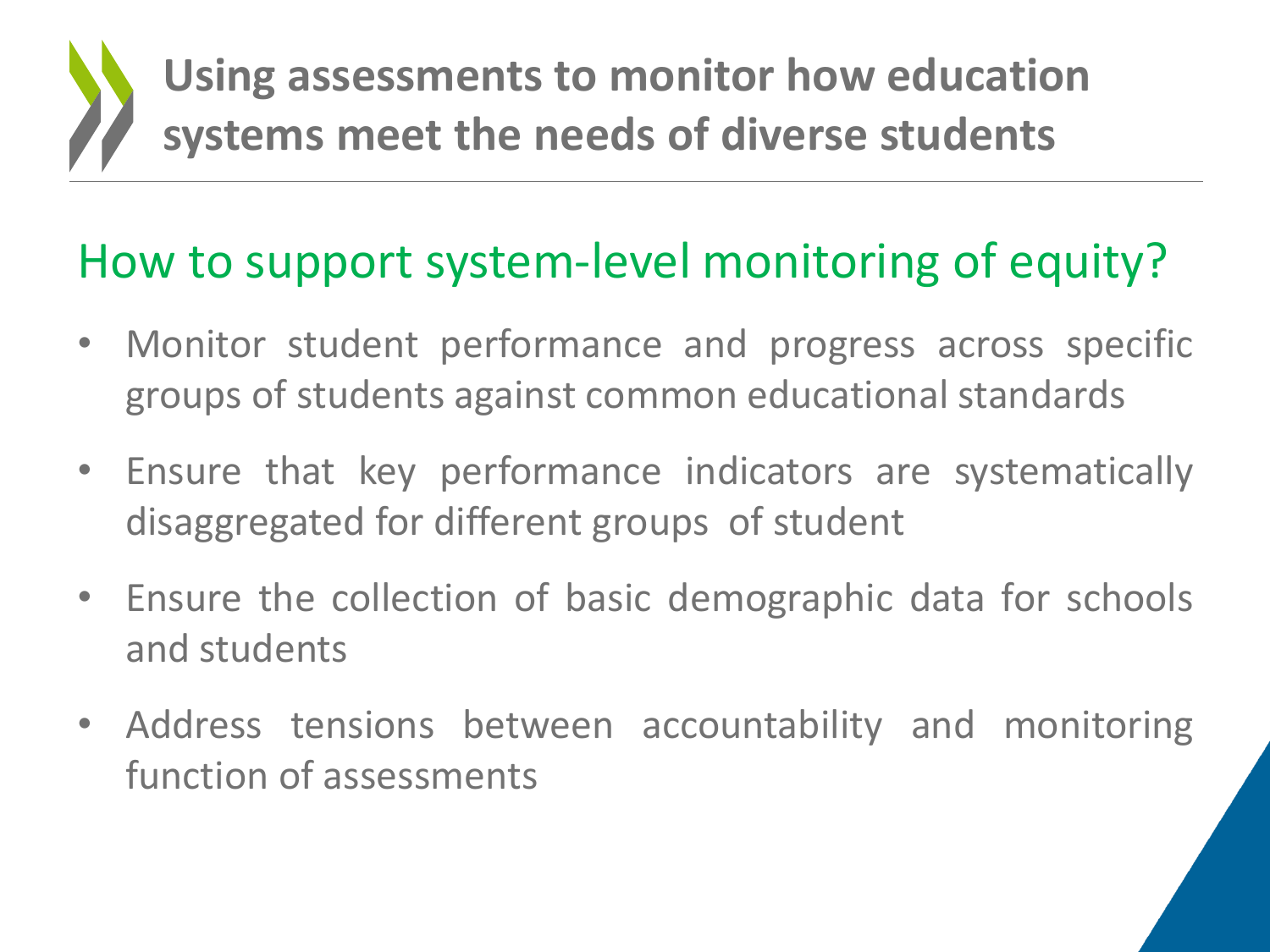

# All materials from the OECD Review **www.oecd.org/edu/evaluationpolicy**

## **THANK YOU!**

**thomas.radinger@oecd.org**

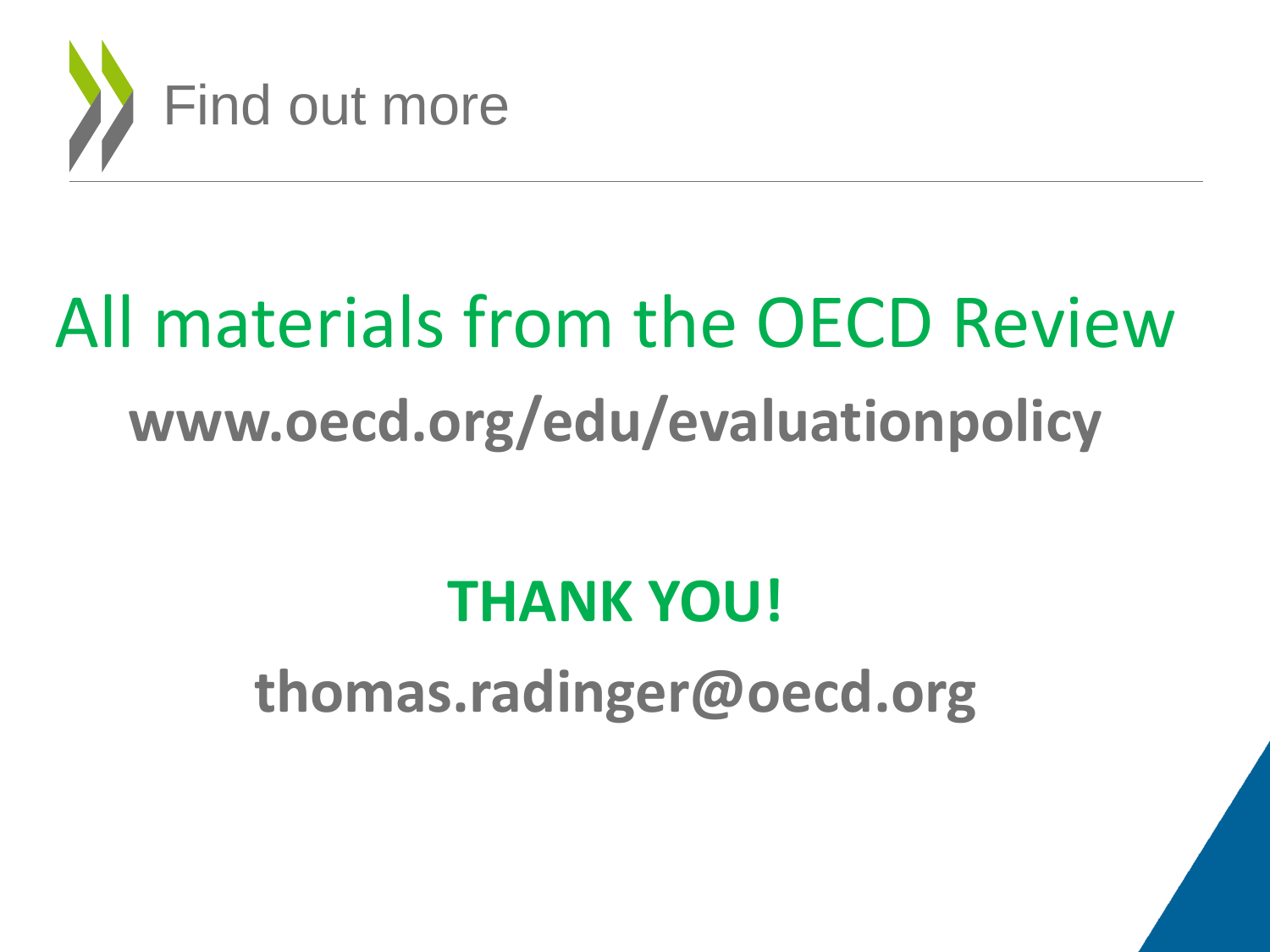

### **Existence of central frameworks for formative assessment (ISCED 1-3), 2012**



*Notes:* Light blue = general programmes only; dark blue: all programmes; striped pattern: varies across educational jurisdictions *Source*: Information collected from countries participating in the Review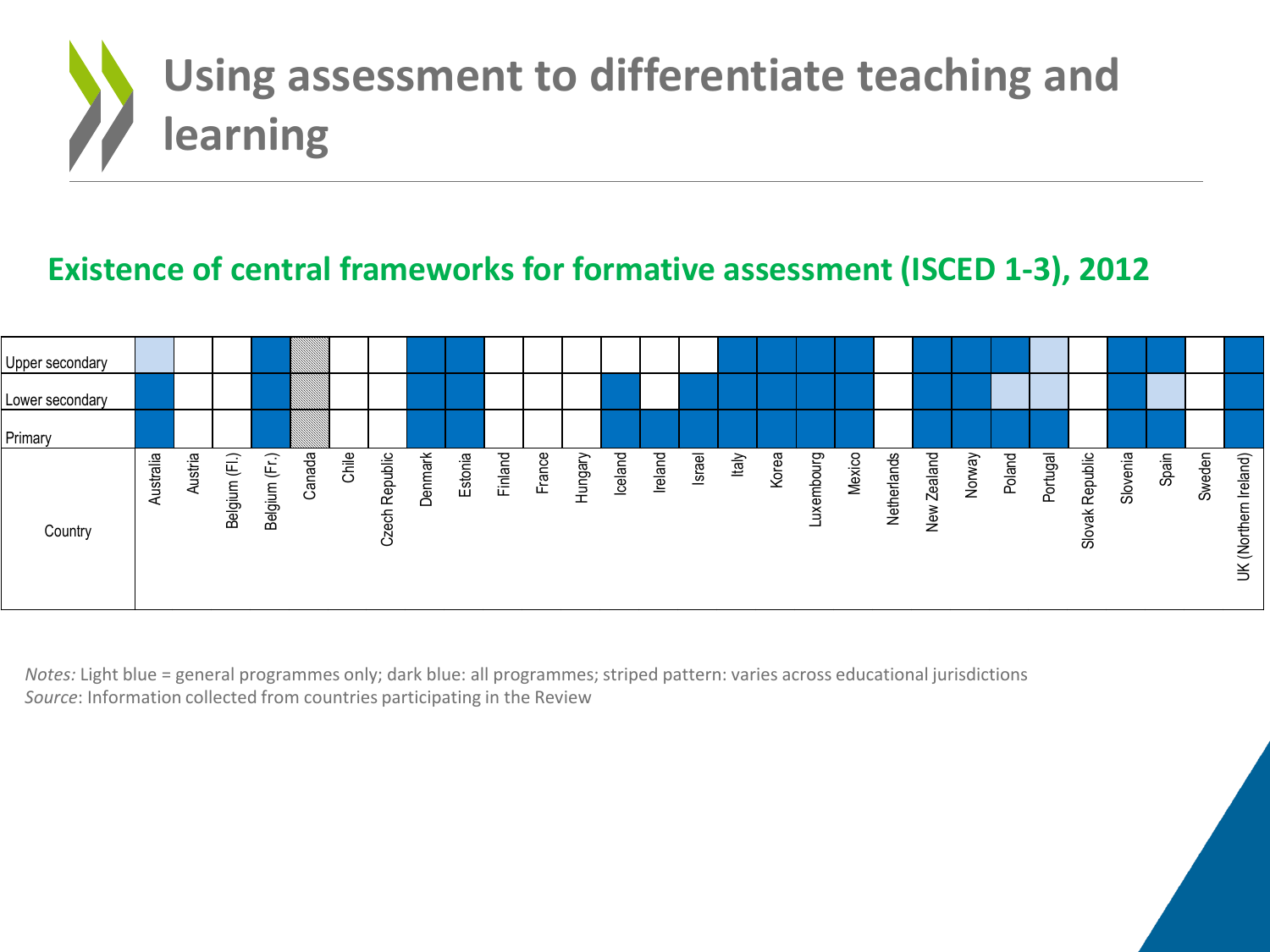

### **Existence of standardised central assessments with no stakes for students (ISCED 1-3), 2012**



*Notes:* Light blue = general programmes only; dark blue = all programmes; crossed pattern: sample-based only. *Source*: OECD (2012), complemented with information collected from countries participating in the Review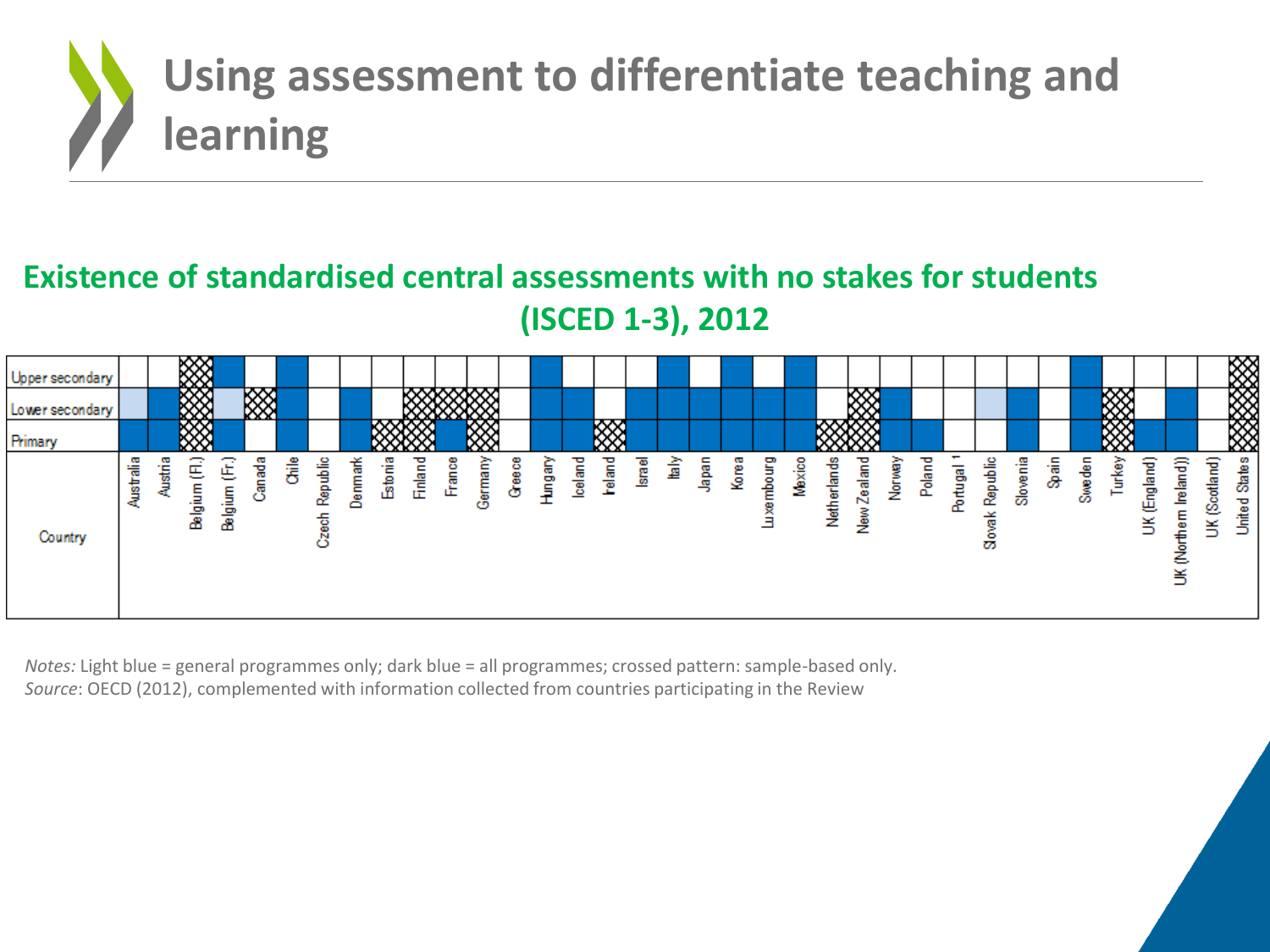

### **Existence of central frameworks for internal summative assessment**

**(ISCED 1-3), 2012**



*Notes:* Light blue = general programmes only; dark blue: all programmes; striped pattern: varies across educational jurisdictions *Source*: Information collected from countries participating in the Review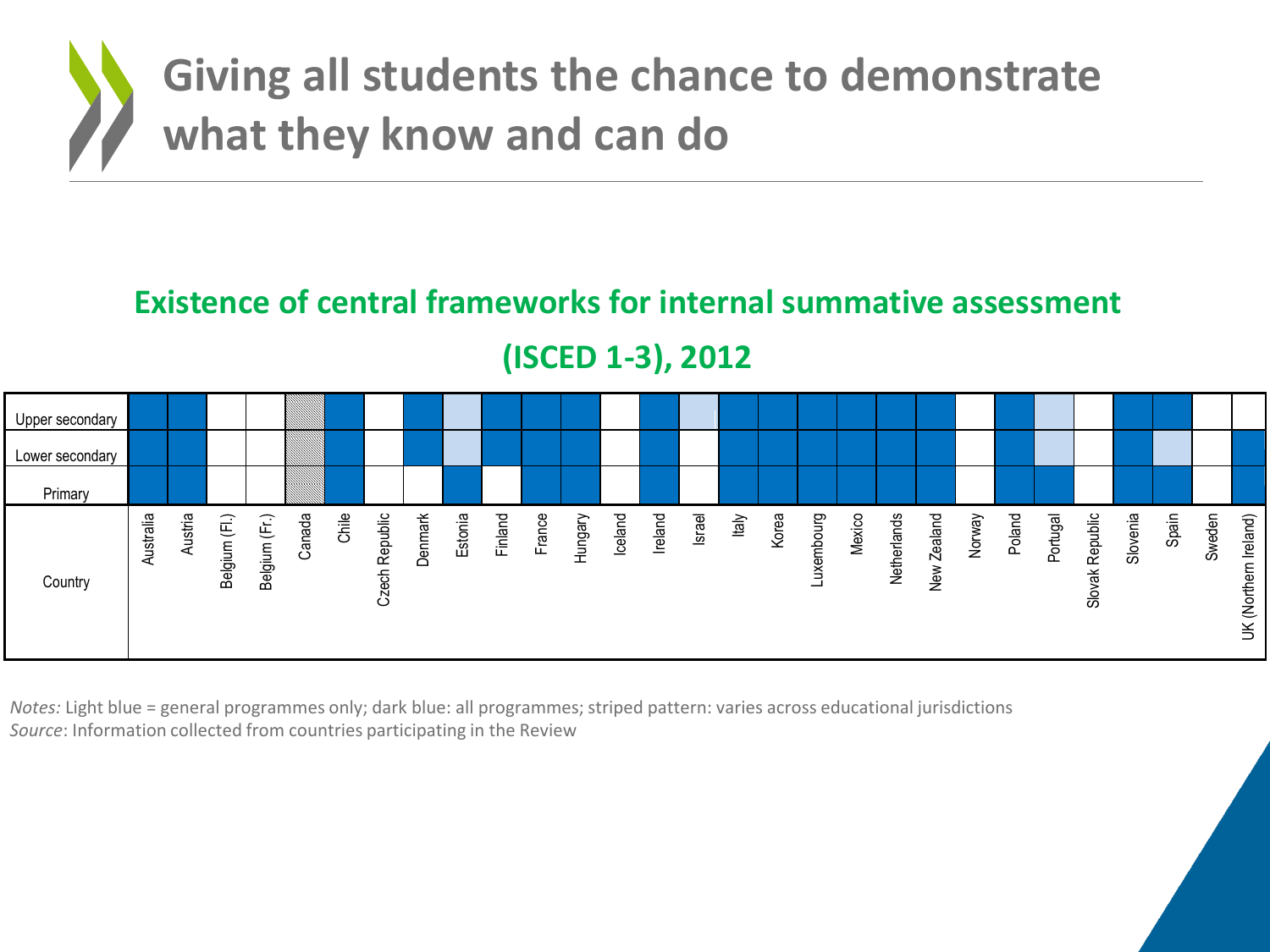

#### **Existence of standardised central examinations (ISCED 1-3), 2012**

| Upper secondary |         |        |              |              |                |       |                                                          |         |         |         |             |                 |            |                     |         |         |        |         |              |       |              |             |             |                               |        |             |          |                          |          |       |        |                 |        |                    |                           |                        |                  |
|-----------------|---------|--------|--------------|--------------|----------------|-------|----------------------------------------------------------|---------|---------|---------|-------------|-----------------|------------|---------------------|---------|---------|--------|---------|--------------|-------|--------------|-------------|-------------|-------------------------------|--------|-------------|----------|--------------------------|----------|-------|--------|-----------------|--------|--------------------|---------------------------|------------------------|------------------|
| Lower secondary |         |        |              |              |                |       |                                                          |         |         |         |             |                 |            |                     |         |         |        |         |              |       |              |             |             |                               |        |             |          |                          |          |       |        |                 |        |                    |                           |                        |                  |
| Primary         |         |        |              |              |                |       |                                                          |         |         |         |             |                 |            |                     |         |         |        |         |              |       |              |             |             |                               |        |             |          |                          |          |       |        |                 |        |                    |                           |                        |                  |
| Country         | stralia | ustria | €<br>Belgium | 匡<br>Belgium | nada<br>ल<br>Ō | Chile | $\overline{\phantom{a}}$<br>Republic<br><b>e</b> sf<br>Ñ | Denmark | Estonia | Finland | Ф<br>Franci | ⋗<br>ermar<br>৩ | Φ<br>Greec | Auebun <sub>t</sub> | lceland | Ireland | Israel | र्तिहो। | <b>Leder</b> | Korea | empourg<br>× | o<br>Mexico | Netherlands | <b>Zealand</b><br><b>Nely</b> | Norway | ÷<br>Poland | Portugal | ÷<br>epublic<br>œ<br>န္တ | Slovenia | Spain | Sweden | witzerland<br>Ô | Turkey | ingland)<br>щ<br>¥ | Ireland)<br>Northern<br>š | otland)<br>O<br>ഇ<br>¥ | States<br>United |

*Notes:* Light blue = general programmes only; dark blue = all programmes; 1. Excludes ISCED 3C programmes at the upper secondary level. *Source*: OECD (2012), complemented with information collected from countries participating in the Review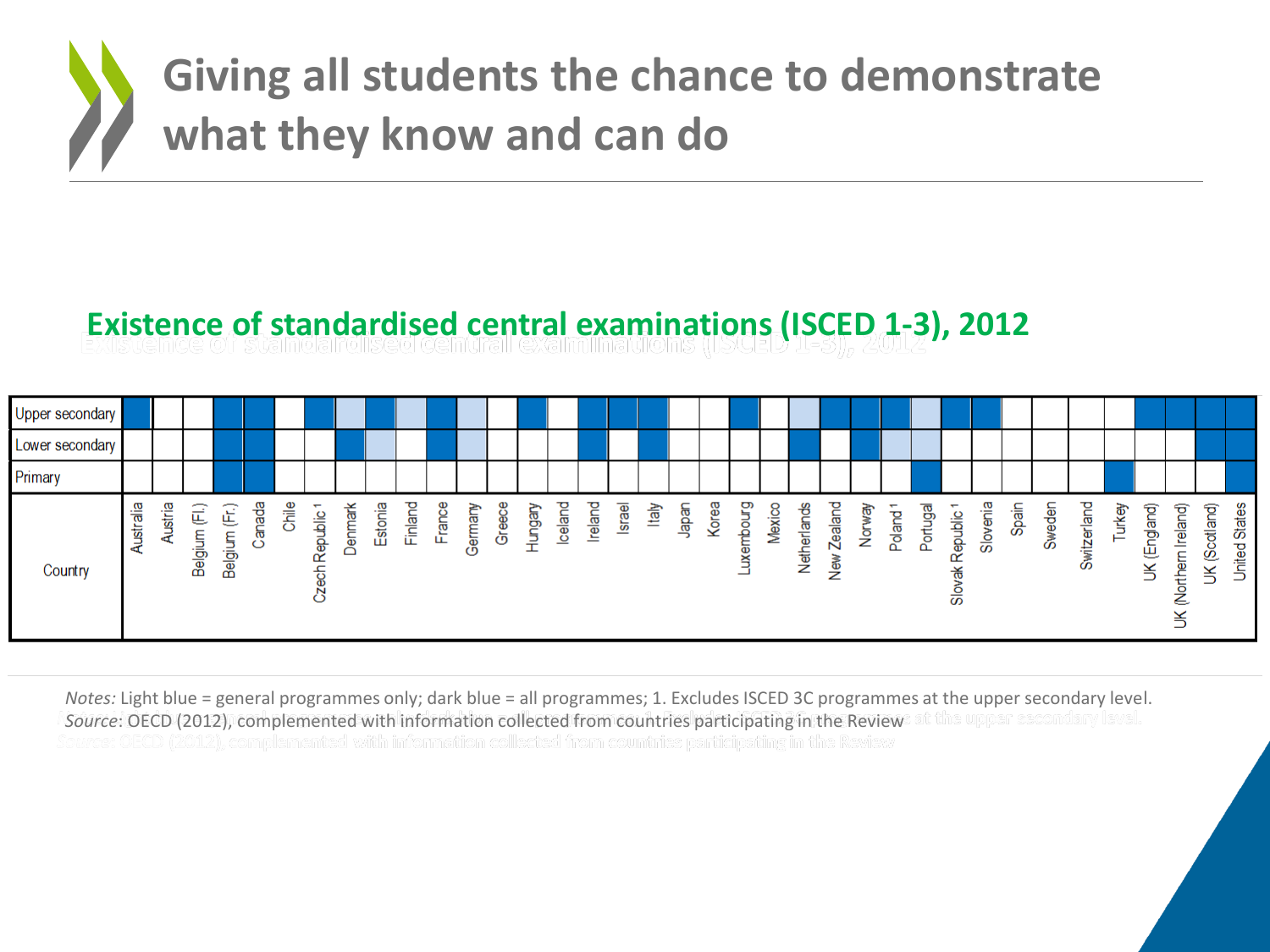

| <b>Student</b>  |  |  |  |                                                     |  |  |  |                |            |  |  |  |  |  |                                                    | UK- |
|-----------------|--|--|--|-----------------------------------------------------|--|--|--|----------------|------------|--|--|--|--|--|----------------------------------------------------|-----|
| assessments     |  |  |  | AUS AUT BFL BFR CAN CHL CZE DNK EST FIN FRA HUN ISL |  |  |  | $ RL $ $ SR$   | <b>ITA</b> |  |  |  |  |  | KOR LUX MEX NLD NZL NOR POL PRT SVN SVK ESP SWE NI |     |
| Full cohort     |  |  |  |                                                     |  |  |  |                |            |  |  |  |  |  |                                                    |     |
| Sample based    |  |  |  |                                                     |  |  |  |                |            |  |  |  |  |  |                                                    |     |
|                 |  |  |  |                                                     |  |  |  |                |            |  |  |  |  |  |                                                    |     |
| <b>Surveys</b>  |  |  |  | AUS AUT BFL BFR CAN CHL CZE DNK EST FIN FRA HUN ISL |  |  |  | <b>IRL</b> ISR | <b>ITA</b> |  |  |  |  |  | KOR LUX MEX NLD NZL NOR POL PRT SVN SVK ESP SWENI  | UK- |
| <b>Students</b> |  |  |  |                                                     |  |  |  |                |            |  |  |  |  |  |                                                    |     |
| <b>Teachers</b> |  |  |  |                                                     |  |  |  |                |            |  |  |  |  |  |                                                    |     |
| Parents         |  |  |  |                                                     |  |  |  |                |            |  |  |  |  |  |                                                    |     |
|                 |  |  |  |                                                     |  |  |  |                |            |  |  |  |  |  |                                                    |     |

| Longitudinal       |  |  |  |  |  | AUS AUT BFL BFR CAN CHL CZE DNK EST FIN FRA HUN ISL IRL |  |  |  |  |  |  |  |  | . IISR ITA KORILUX MEXINLD NZL NORIPOLIPRT ISVN ISVK IESP ISWEINI |  |
|--------------------|--|--|--|--|--|---------------------------------------------------------|--|--|--|--|--|--|--|--|-------------------------------------------------------------------|--|
| <b>information</b> |  |  |  |  |  |                                                         |  |  |  |  |  |  |  |  |                                                                   |  |